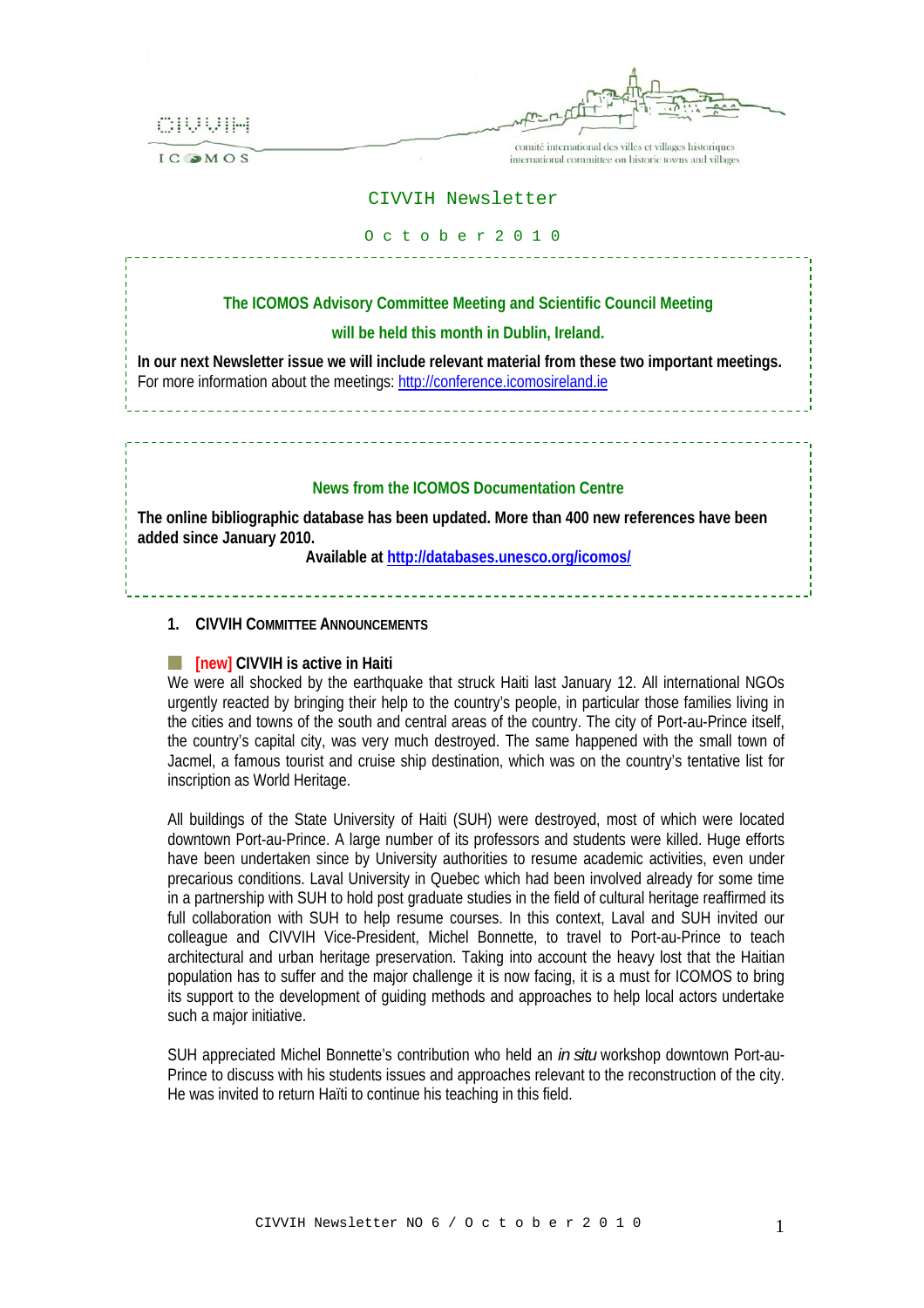

Documentation from Haiti Mission

# **2. SUB-MEDITERRANEAN COMMITTEE ANNOUNCEMENTS**



### **CIVVIH Mediterranean Sub Committee Meeting 2010**

### **"Management Plans for Mediterranean Historic Cities and Sustainability''**

18 to 20 November 2010 - Nicosia, Cyprus

# **CALL FOR PAPERS**

Special topics proposed for discussion during Cyprus meeting are:

a. Context and new directives related to Management Plans.

b. The Urban Tourism as a special factor on Mediterranean's Cities Management Plans.

c. Procedures for the elaboration of Management Plans.

d. Sharing best practices with reference to: Cultural Heritage Management, Regeneration of Historic Centers, New Development in Historic Cores, Uses, Mobility/Circulation, Tourism in the Historical Mediterranean Cities.

**Organized by:** ICOMOS Cyprus & CIVVIH

**Contact person:** Athina Papadopoulou [\(ath-geo@cytanet.com.cy](mailto:ath-geo@cytanet.com.cy)**) Scientific committee:**  Prof. Nur Akin (Turkey), Prof. Sofia Avgerinou-Kolonias (Greece), Prof. Teresa Coletta (Italy), Prof. Heleni Maistrou (Greece), Athina Papadopoulou (Cyprus).

Abstracts of not more than **300 words** are invited addressing the meeting theme. Is recommended that you send the text of your abstract **until the 10th of October 2010** to [ath-geo@cytanet.com.cy](mailto:ath-geo@cytanet.com.cy) 

**[new]** The Proceedings of the **Workshop: Heritage Economics and Conservation Funding** which was held on 6 - 8 June 2010 in **Damascus, Syria** are available at [www.euromedheritage.net](http://www.euromedheritage.net/) According to Jean‐Louis Luxen: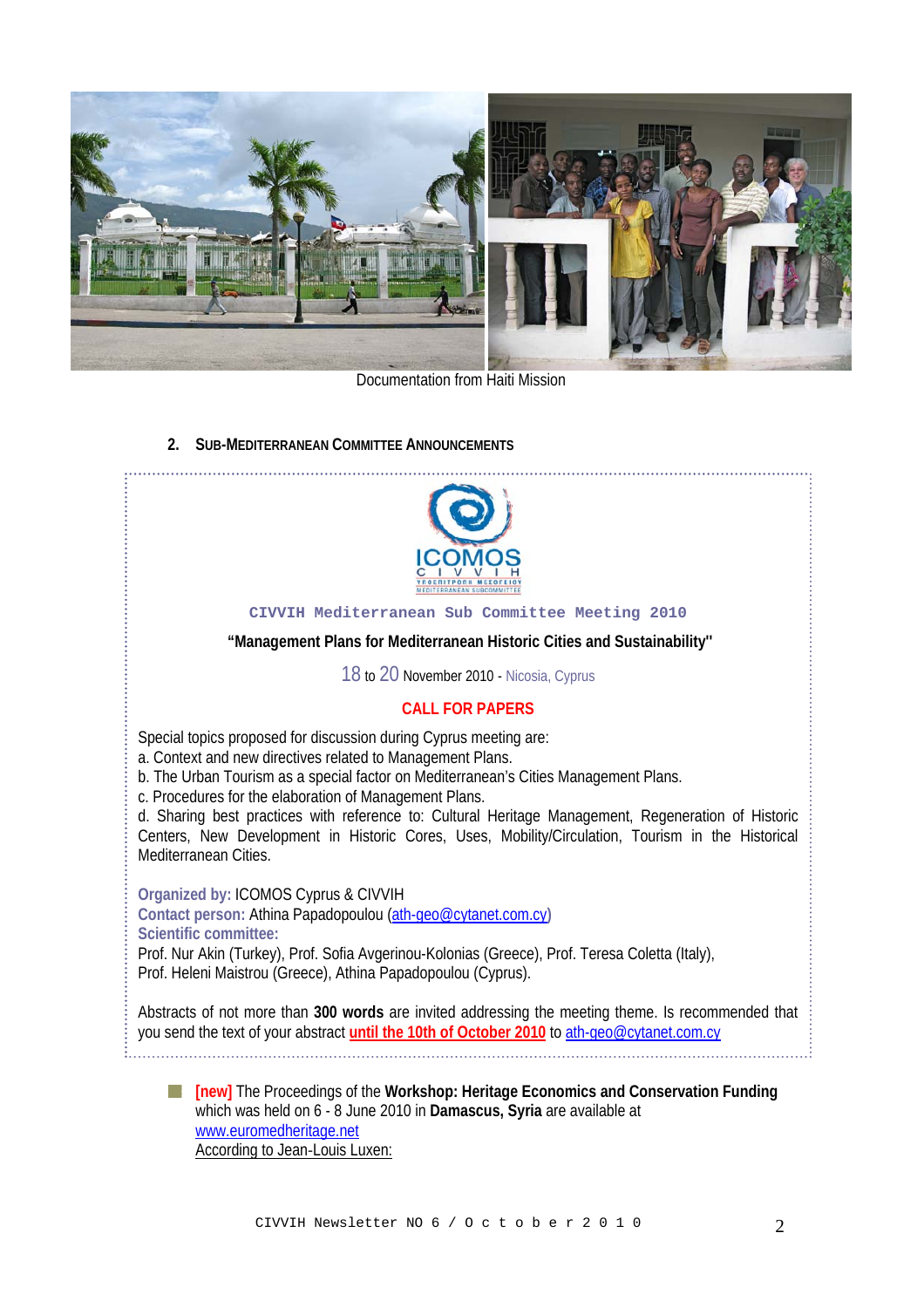The Proceedings include the various documents drawn up for the workshop held in Damascus, Syria, from 6 to 8 June 2010. The workshop was organised by the **EUROMED HERITAGE** programme, under the patronage of the Directorate General of Antiquities of the Ministry of Culture, with the participation of several specialised international organisations.

The workshop is one of a series organised in response to calls from the Programme's partner countries in North Africa and the Middle East for a strengthening of the institutional and legal framework of their heritage policies. The issue of managing and funding conservation is an important one in these countries, which heritage economics can help to address.

The other workshops focus on inventories of cultural properties, preventing and combating illicit traffic in cultural property, the rehabilitation of historic towns and urban areas.

The preparatory documents and the debates at the Damascus workshop have clearly illustrated the importance of the economic dimension of heritage. Heritage is increasingly being seen as a resource to be used not only for cultural promotion, but also for the social development and well‐being of populations. This social dimension increasingly forms the foundation of the legitimacy of the human and financial efforts devoted to heritage conservation and restoration. This kind of requirement is particularly strong when it is a matter of rehabilitating cultural sites or architectural ensembles in which people live (historic towns or villages), in which the social dimension and housing problems are major challenges.

The funding needs are such that they cannot be covered by cultural budgets alone. It is essential to obtain credits from a variety of departments (infrastructure, transport, housing, urban rehabilitation, etc.). A partnership between the public and private sectors is also essential, together with forms of encouragement (of a regulatory or financial nature) for property owners. Sponsorship and patronage can provide additional resources. International cooperation also makes it possible to direct financial resources towards national projects. The workshop has considered the various possibilities for financial packages and the mobilisation of credits.

Cooperation between countries in the Mediterranean enables mutually beneficial exchanges of ideas, experiences and best practices. The recommendations adopted at the end of the workshop advocate that training seminars should be held regularly to look at these questions in depth at national level, while taking into account the particular institutional and legal context of each country.

Ahead of the workshop, participants from the various countries and international organisations were issued with a "background document", in order to gather their views, opinions and proposals. Fifteen written contributions were received and distributed to all participants before the workshop, allowing for more focussed discussion.

The Proceedings includes the background document, a general overview of the situation in the partner countries, the recommendations adopted at the end of the workshop, a summary of the presentations and the debates, as well as the written contributions from participants.

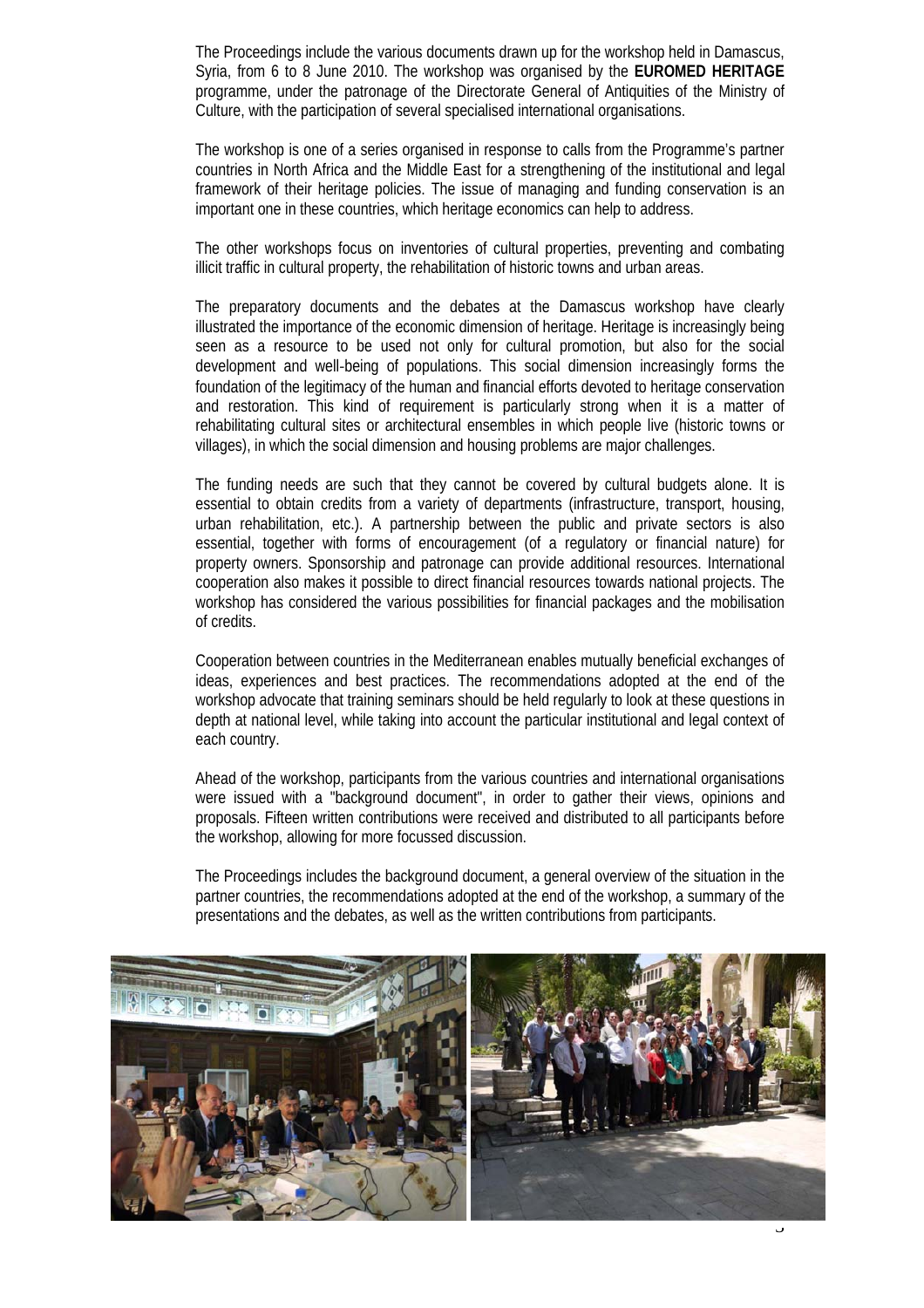

Photographic material from the Workshop

# **3. ACTIVITIES BY CIVVIH MEMBERS**

- **[inew]** CIVVIH member Samir Abdulac is responsible for the management of the Advisory service for Architecture, Planning and Environment (CAUE) in France for more than 30 years. The web site of the CAUE d'Eure-et-Loir is a testimony to the advisory, information, inventory and research activities undertaken at the scale of a French "Département". You may visit it, download files and watch videos at [www.caue28.org](http://www.caue28.org/)
- **T** CIVVIH member Torsten Haak, Director of Glasgow City Heritage Trust is coordinator of the forthcoming International Heritage Conference in Glasgow entitled **"Investing in the Past to Impact on the Future. Funding Heritage Projects: Global & Local"** which will be held on **18-20 November 2010**.

# According to the press release:

# Valuing our Heritage

Over the past two decades, Glasgow has famously transformed itself into one of the most dynamic and vibrant cities in Europe. A recent Visit Britain survey saw Glasgow in the top 5 visitor destinations in the UK, with many visitors saying they come to Glasgow to find out more about the stories behind its history. Statistics show heritage in Scotland as a whole as being worth in excess of £2.3 billion, with Glasgow strongly contributing to this total. Glasgow has been able to achieve this success in no small part by recognising, and investing in, one of its most unique assets; its built heritage.

The story of course doesn't end there. There is still much to achieve, in Glasgow as elsewhere. Promoting collaboration and creativity

In November 2010, a three-day conference Investing in the Past will take place in Glasgow, to look at issues and challenges of creatively sourcing and managing funding for heritage projects and delivering successful results. The event includes speakers who have been involved with managing major built heritage projects both in the UK and internationally.

# "If it's used, it's loved".

Keynote speaker for the first day of the conference is Loyd Grossman, chair of Heritage Alliance, heritage enthusiast and well-known television personality. Grossman argues "we need to find a way in which we can be sure that the bulk of our historic environment is used, because if it's used, it's loved and if it's loved people feel ownership, and then the funding and the sustainability flow from that." Along with Grossman's keynote presentation, Investing In The Past will include plenary sessions by speakers from Barcelona, India, Germany, Hungary, America and Scotland, workshops, site visits and tours of some award-winning heritage projects in Glasgow.

[For further information about the Investing In The Past conference, visit the event website at [www.investinginthepast.co.uk](http://www.investinginthepast.co.uk/)]